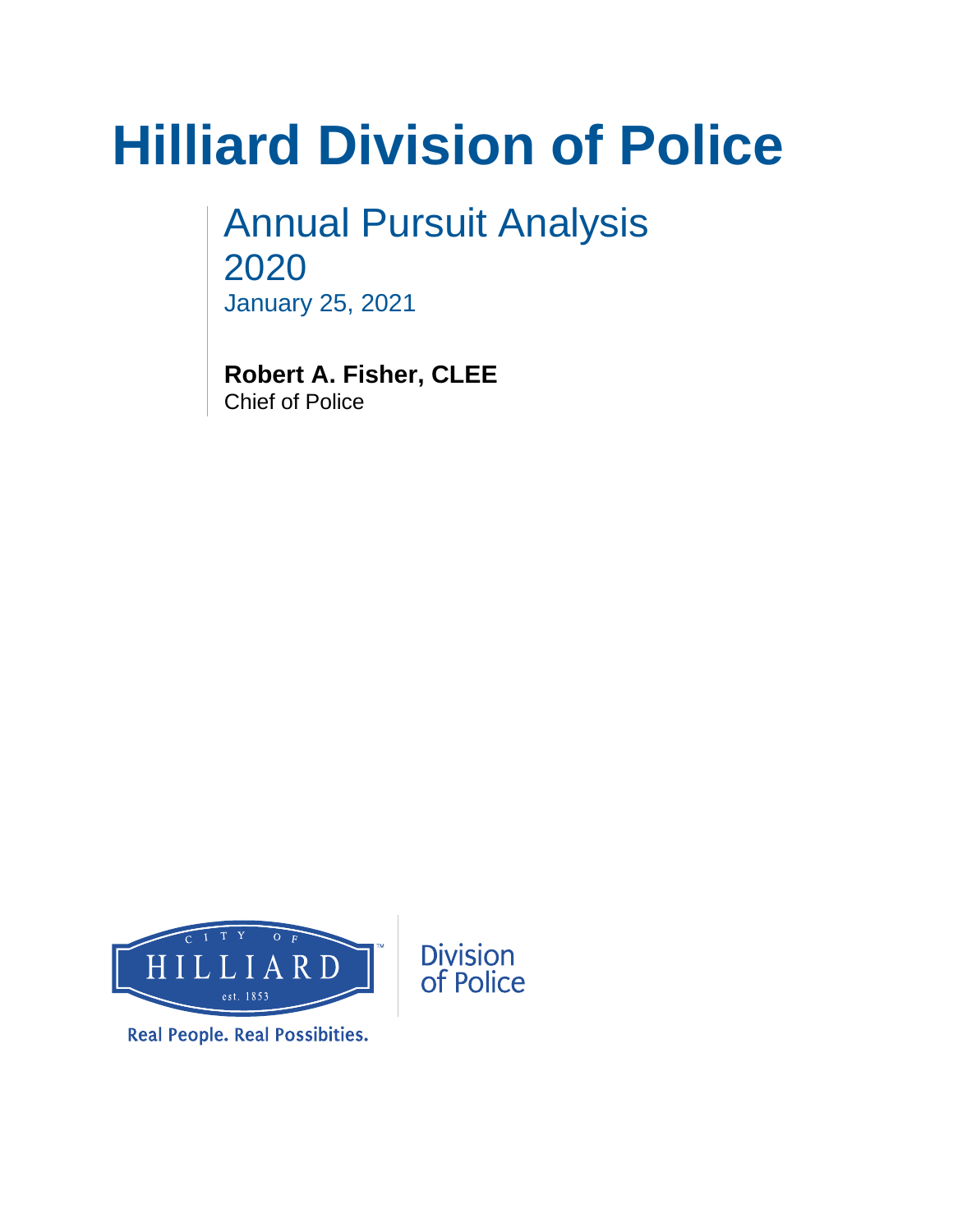## **Overview**

*Policy 307* - *Vehicle Pursuits* defines a vehicle pursuit as an event involving one or more peace officers attempting to apprehend a suspect who is trying to avoid apprehension while operating a motor vehicle by using high speed or other evasive tactics or driving in a legal manner but willfully failing to yield to an officer's signal to stop.

Per Policy 307, officers are authorized to pursue motor vehicles when the officer has reasonable suspicion to believe the suspect(s) involved in the motor vehicle pursuit committed:

- 1. An offense of violence as defined in section 2901.01 (A)(9) of the Ohio Revised Code;
- 2. A sex crime involving juvenile victims;
- 3. The crime of Criminal Child Enticement; or
- 4. When the suspect's continued or imminent actions present a danger to human life or may cause serious physical harm to themselves or others (Example: a suicidal driver creating a substantial risk to innocent civilians).

Annually, the Division reviews and analyzes the data collected from pursuit reports. In addition, a five-year look back was conducted to compare and analyze the data in an effort to identify trends that may indicate training needs or policy modification.

In 2020, the Ohio Collaborative issued a new policy standard for vehicle pursuits. The Division received provisional certification for meeting the new policy standards.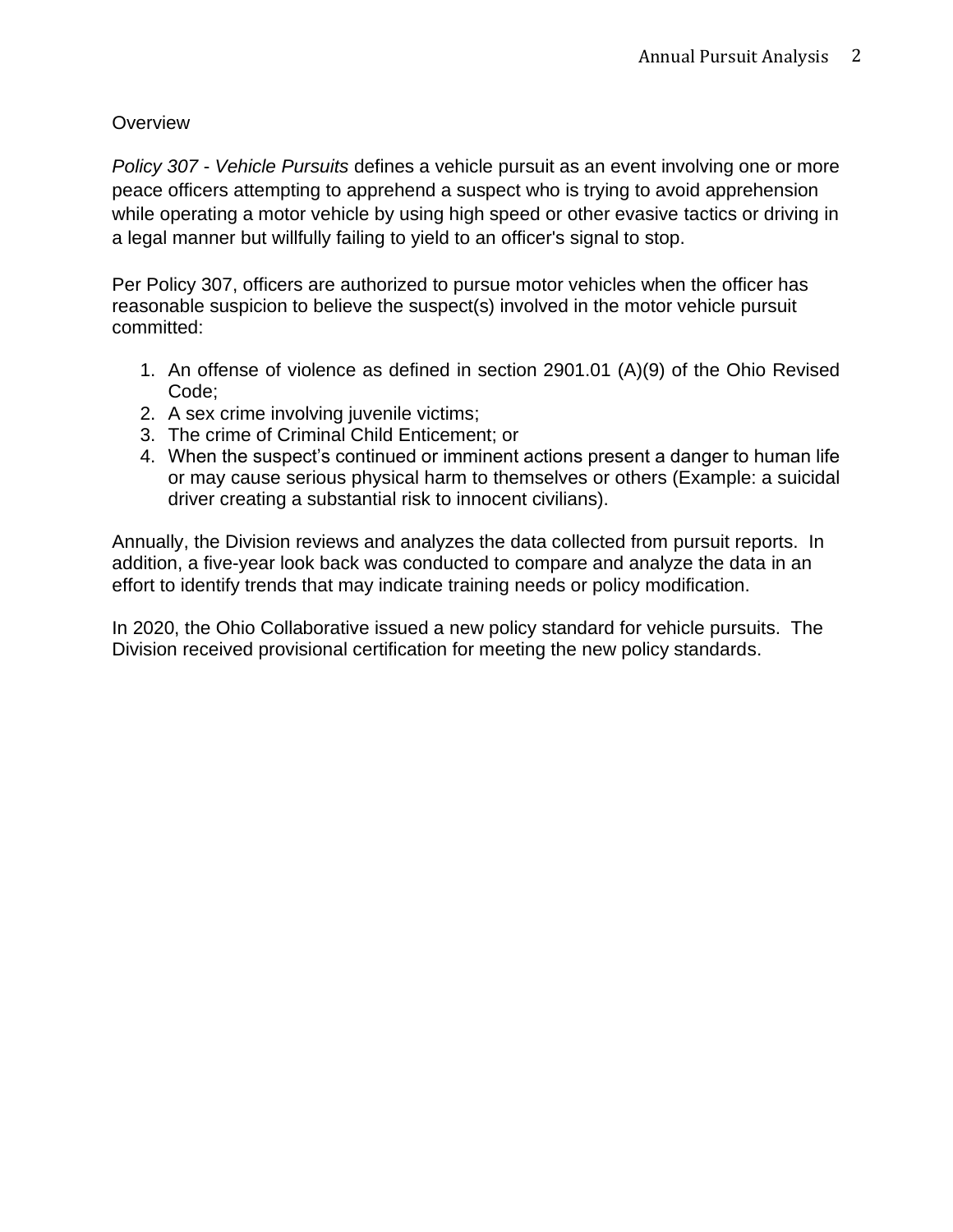## **Pursuit Analysis**

In 2020, the Division reported two vehicle pursuits, which is a dramatic decrease with the last five-year average of 6.8 per year. This is in part due to 2019 policy changes that placed more restrictions for initiating a pursuit as well as a global pandemic which changed the way society moved about.

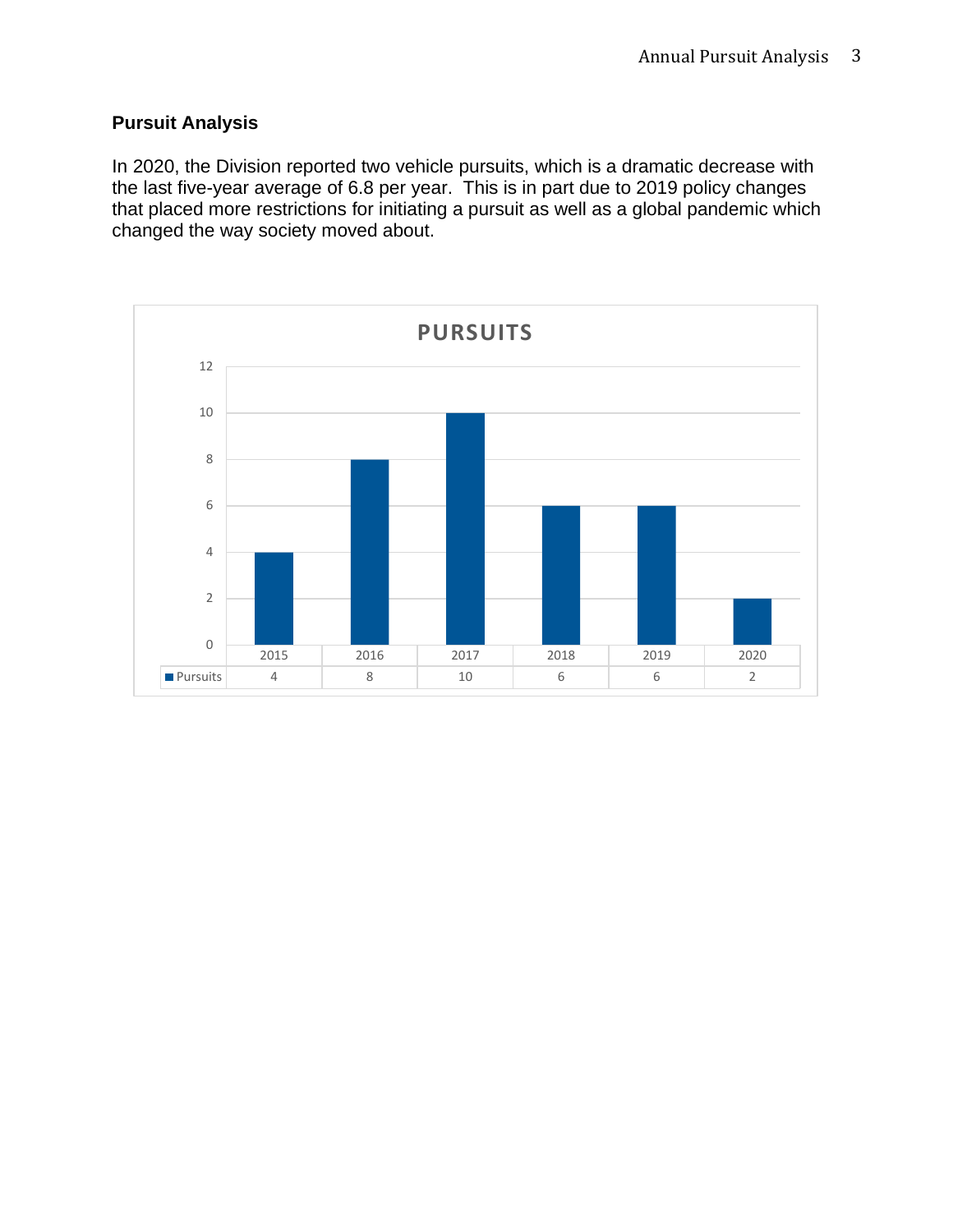#### **Pursuit Justification**

In 2020, one pursuit was initiated due to a stolen vehicle that fled, and one pursuit involved a request for assistance from the Ohio Highway Patrol. Data collected from 2015 to 2020 shows traffic-related offenses are the primary reason for officers to initiate a pursuit. However, policy changes in 2019 prohibit a pursuit for traffic-related offense; thus, there should be a noticeable change with pursuit justification in the coming years. In 2020, no pursuits were initiated for traffic-related offenses.



## **Pursuit Distance and Duration**

From 2015 through 2019, 64 percent of pursuits were less than two miles in length. In 2020, one pursuit concluded in less than a mile and the second pursuit concluded after approximately three miles.

| <b>Distance (Miles)</b> | 2015 | 2016 | 2017 | 2018 | 2019 | 2020 | <b>Total</b> |
|-------------------------|------|------|------|------|------|------|--------------|
|                         |      |      | 6    |      | 3    |      | 16           |
| $1 - 2$                 |      | ?    | ◠    |      |      |      |              |
| $2.1 - 5$               | ≏    |      |      |      |      |      |              |
| $5.1 - 10$              |      |      |      |      |      |      |              |
| $>10$                   |      |      |      |      |      |      |              |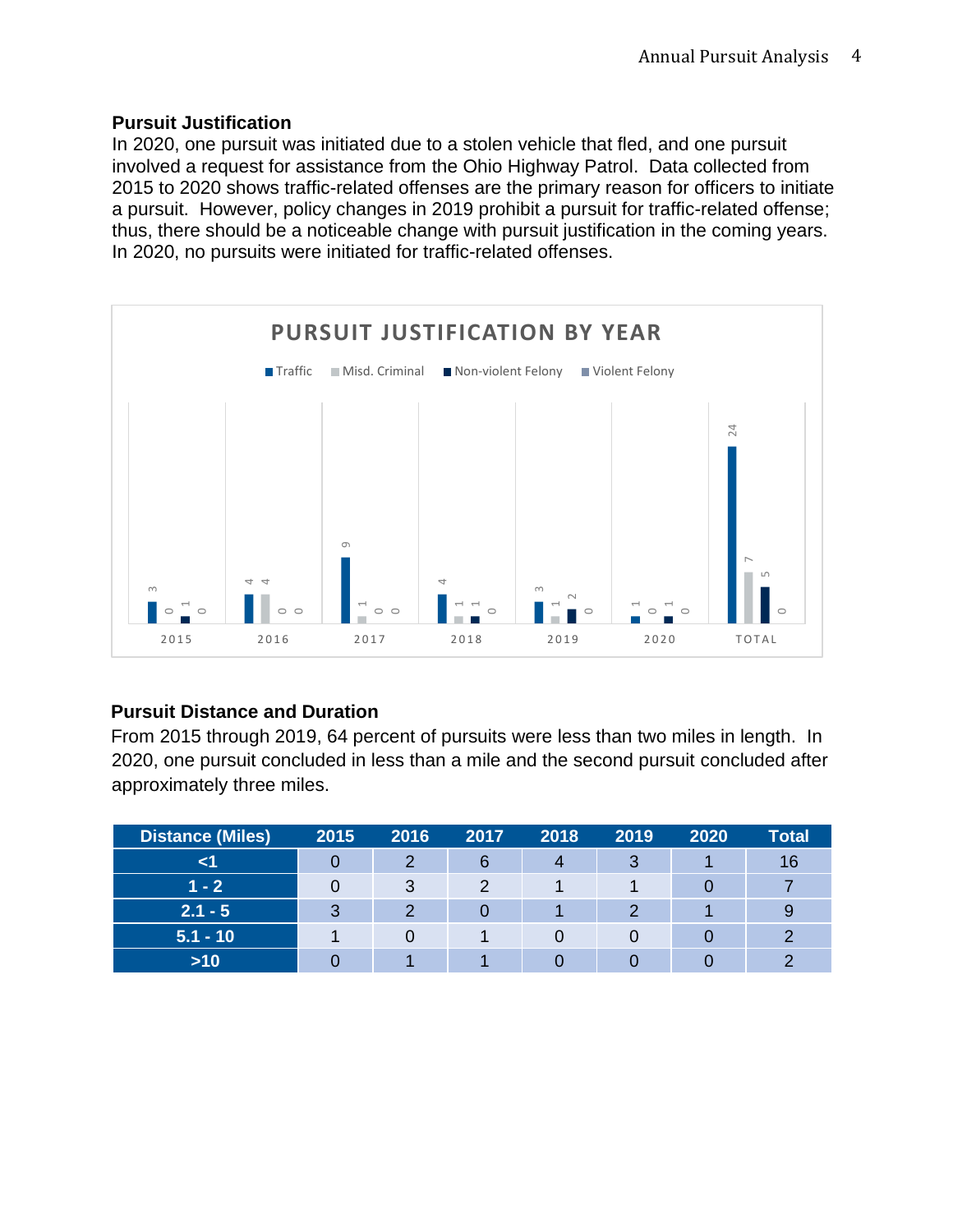Generally, pursuit duration is a direct correlation to pursuit distance. From 2015 through 2019, 70 percent of pursuits were less than two minutes in duration. In 2020, one pursuit lasted less than one minute and the other pursuit lasted about five minutes.

| <b>Duration in</b><br><b>Minutes</b> | 2015           | 2016           | 2017           | 2018           | 2019           | 2020     | <b>Total</b>   |
|--------------------------------------|----------------|----------------|----------------|----------------|----------------|----------|----------------|
| $\leq$ 1                             |                | $\overline{2}$ | $5\phantom{1}$ | 5              | 1              | 1        | 14             |
| $\overline{2}$                       | $\overline{2}$ | 3              | $\overline{2}$ |                | 3              | $\Omega$ | 11             |
| 3                                    | 0              |                | ٩              | 0              | $\overline{2}$ | 0        | 4              |
| 4                                    | 1              | $\Omega$       | $\Omega$       | $\overline{0}$ | $\overline{0}$ | 0        |                |
| $5\phantom{1}$                       |                |                | $\overline{0}$ | $\overline{0}$ | $\overline{0}$ |          | $\overline{2}$ |
| $6\phantom{1}6$                      |                | 0              | $\Omega$       | $\Omega$       | 0              | 0        | 0              |
| 7                                    | O              | $\Omega$       | $\overline{0}$ | $\overline{0}$ | $\Omega$       | 0        | በ              |
| 8                                    |                | $\Omega$       | $\Omega$       | $\overline{0}$ | 0              | 0        |                |
| 9                                    | 0              | $\Omega$       | $\overline{0}$ | 0              | $\overline{0}$ | 0        | 0              |
| $>10$                                |                |                | $\overline{2}$ | 0              |                |          | 3              |

## **Pursuit Time of Day and Day of the Week**

With the low occurrence of pursuits, there is no discernable pattern related to the number of pursuits and the time of day or day of the week.

A conclusion can be made that the majority of pursuits occur on Second and Third Watch.

| <b>Pursuit by Watch</b> | 2015 | 2016 | 2017 | 2018 | 2019 | 2020 | Total |
|-------------------------|------|------|------|------|------|------|-------|
| $0701 - 1500$           |      |      |      |      |      |      |       |
| 1501 - 2300             |      |      | b    |      |      |      | 13    |
| 2301 - 0700             |      |      |      |      |      |      | 15    |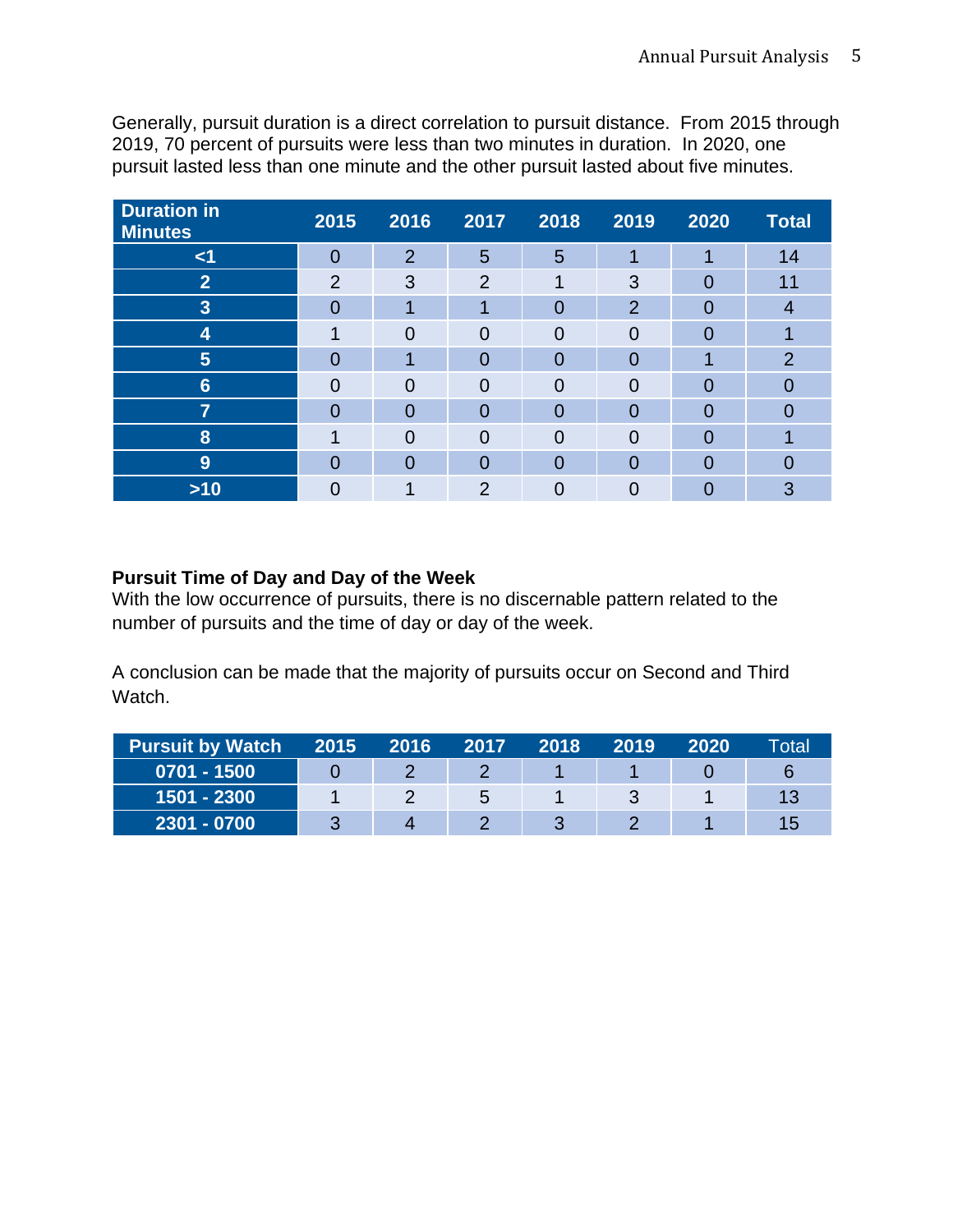### **Pursuit Conclusion**

In 2020, one pursuit ended as a result of the officer discontinuing the pursuit.

The other pursuit involved officers assisting OSP with a pursuit. An HPD officer deployed stop sticks which deflated the tires, but the driver continued at slow speeds to their residence before stopping.

From 2015 through 2020, the data illustrates that approximately 52 percent of pursuits concluded due to officers/supervisors discontinuing the pursuit.

| <b>Pursuit</b><br><b>Conclusion</b>       | 2015           | 2016           | 2017           | 2018           | 2019           | 2020           | <b>Total</b>   |
|-------------------------------------------|----------------|----------------|----------------|----------------|----------------|----------------|----------------|
| <b>Driver Stopped</b>                     |                | 3              | 0              | $\overline{2}$ | 1              | 1              | 8              |
| <b>Officer</b><br><b>Discontinued</b>     | $\overline{2}$ | 3              | $\overline{7}$ | 1              | $\overline{2}$ |                | 16             |
| <b>Supervisor</b><br><b>Discontinued</b>  |                | $\Omega$       | 0              |                | $\overline{2}$ | 0              | 3              |
| <b>Violator Eluded</b>                    | $\Omega$       | $\Omega$       | $\overline{0}$ | $\overline{2}$ | $\Omega$       | $\Omega$       | $\overline{2}$ |
| <b>Police Intervention</b>                | $\Omega$       | $\Omega$       | 1              | $\Omega$       |                | $\Omega$       | $\overline{2}$ |
| <b>Suspect Crash</b>                      |                | $\overline{2}$ | 1              | $\overline{0}$ | $\overline{0}$ | $\overline{0}$ | 4              |
| <b>Suspect Vehicle</b><br><b>Disabled</b> |                | $\Omega$       | 4              | 0              | 0              |                |                |

### **Apprehensions Rate**

In 2020, one pursuit resulted in the arrest of the driver. The driver was not identified in the other pursuit.

The data indicates an arrest/ID rate over the last six years to be approximately 61 percent.

| <b>Apprehension</b><br><b>Status</b>  | 2015           | 2016  | 2017  | 2018           | 2019           | 2020  | <b>Arrest/</b><br><b>ID Rate</b> |
|---------------------------------------|----------------|-------|-------|----------------|----------------|-------|----------------------------------|
| <b>During Pursuit</b>                 |                | 3     | 2     | $\overline{2}$ | $\overline{2}$ |       | 30.6%                            |
| <b>None</b>                           | $\overline{2}$ | 2     | 5     | $\overline{2}$ | $\overline{2}$ |       | 38.9%                            |
| Delayed - After<br><b>Termination</b> | 1              | 3     | 3     | $\overline{2}$ | $\overline{2}$ | 0     | 30.6%                            |
| <b>Arrest/ID Rate by</b><br>Year      | 50.0%          | 75.0% | 50.0% | 66.7%          | 66.7%          | 50.0% |                                  |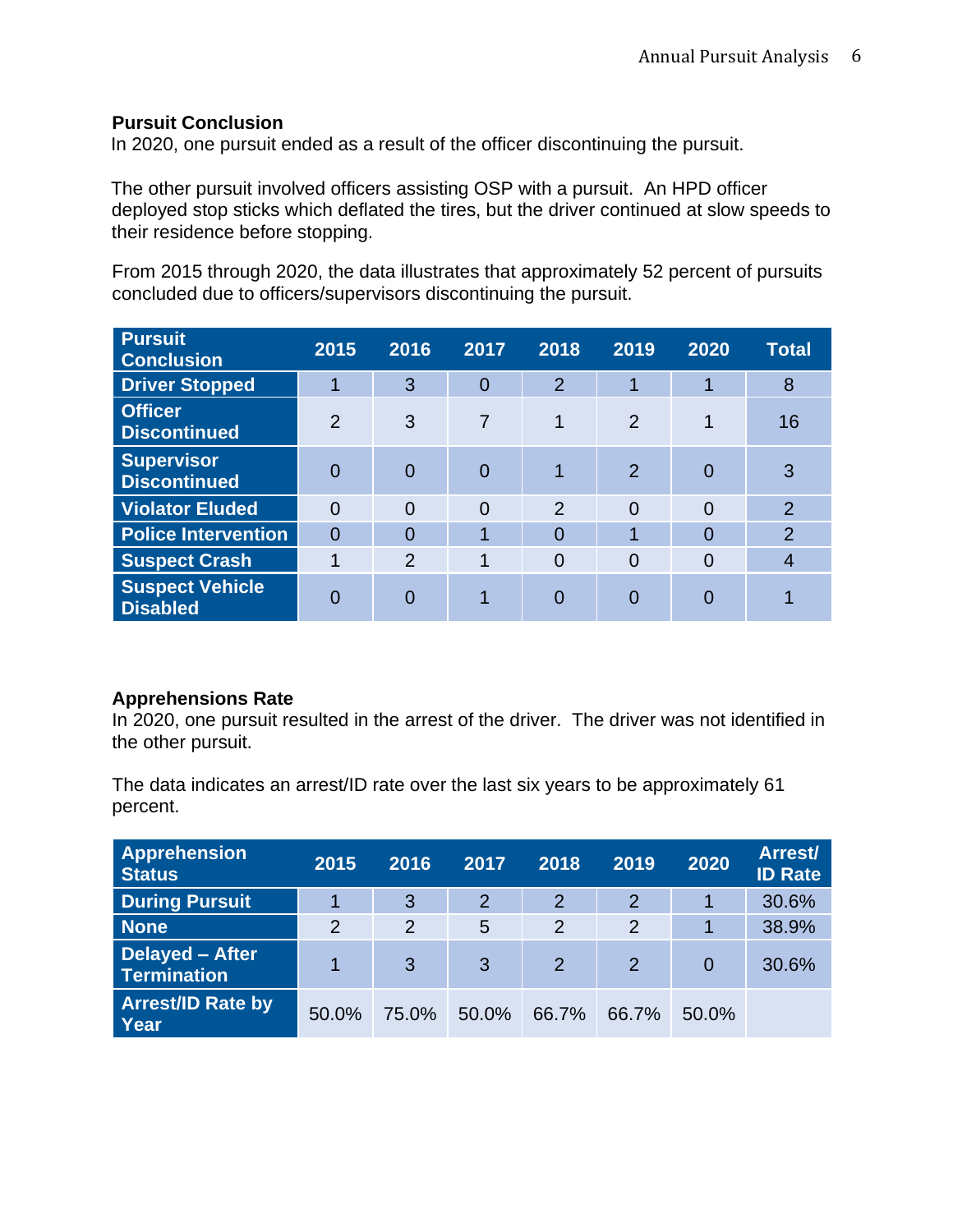# **Policy Compliance**

All pursuit reports are reviewed by the on-duty supervisor as well as a chain of command review to ensure policy compliance. In 2020, one pursuit was determined to be outside of policy while the other pursuit was within policy.

| <b>Compliance Factor 2015</b> | $\sim$ 2016 $\prime$ | 12017 | <b>2018</b> | $ 2019\rangle$ | 2020 | Total' |
|-------------------------------|----------------------|-------|-------------|----------------|------|--------|
| Within Policy                 |                      |       |             |                |      |        |
| Not within Policy             |                      |       |             |                |      |        |